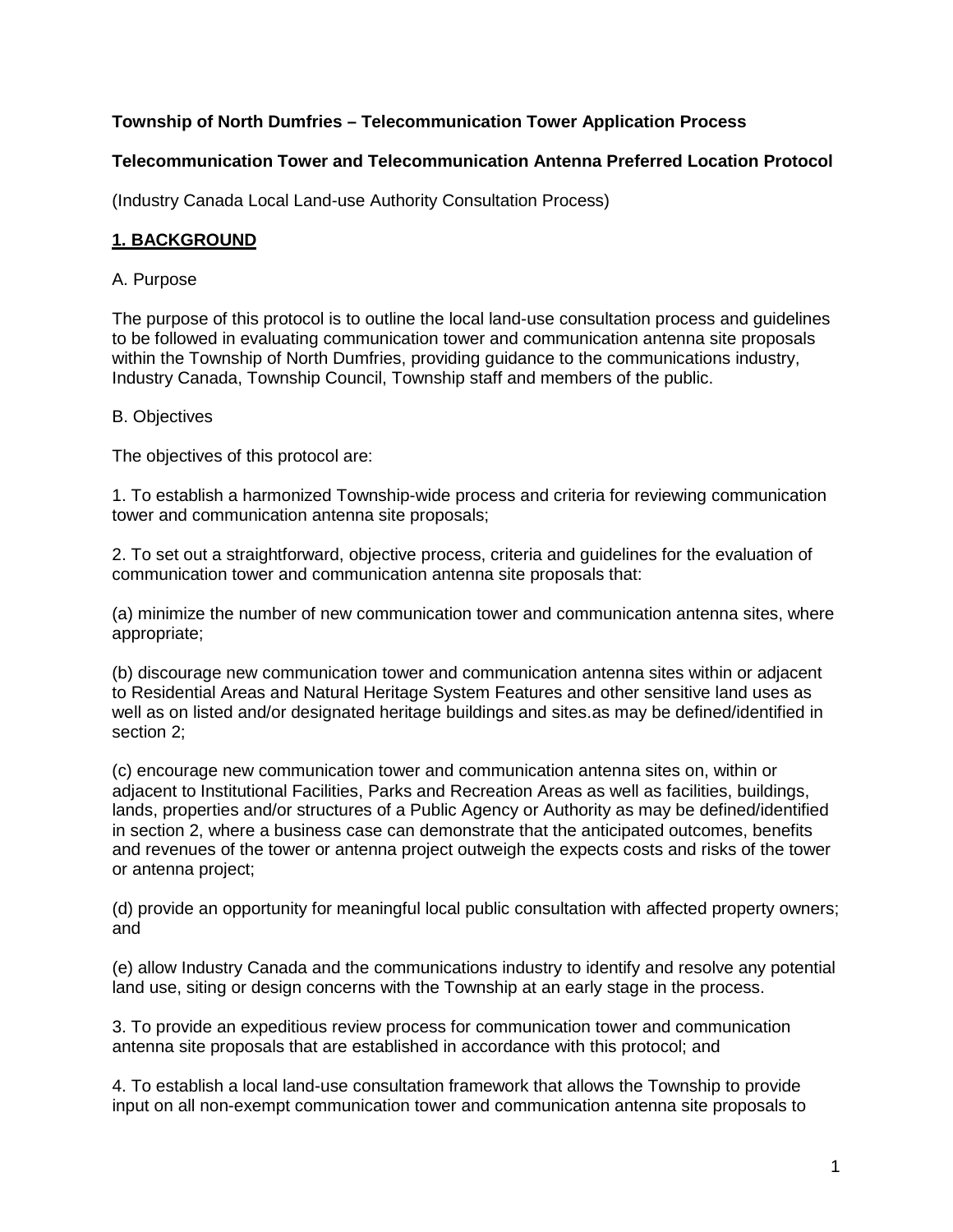proponents and Industry Canada in order that the proponent can satisfy the requirements of Industry Canada regarding local land-use consultation.

### **2. DEFINITIONS**

(a) Residential Areas – means all lands designated and zoned for residential land uses (i.e. Urban Residential, Settlement Residential) in the Official Plan and Zoning By-law for the Township of North Dumfries.

(b) Institutional Facilities – means all lands designated and zoned for institutional land uses in the Official Plan and Zoning By-law for the Township of North Dumfries.

(c) Co-location - means the sharing of a communication tower or placement of a communication antenna on a building, structure or tower by more than one proponent.

(d) Height – for notification purposes in Section 11B, the height of a Tower or Antenna is defined as the distance measured in accordance with Industry Canada's illustrative guidelines for measurement.

(e) Natural Heritage System Features – means all lands that have been identified by the Township, Region, a local Conservation Authority, or the Ministry of Natural Resources, on Map 2B, Map 6A, Map 6B and Map 6C of the Official Plan, as:

i) significant habitat of endangered species and threatened species; ii) significant wetlands; iii) hazardous sites; and iv) hazardous lands - flooding hazard (except where a Special Policy Area has been approved) or erosion hazard.

(f) Parks and Recreation Areas – means all lands designated and zoned for open space, parks and recreation land uses in the Official Plan and Zoning By-law for the Township of North Dumfries.

(g) Proponent – means a company, organization or person which offers, provides or operates wireless broadcasting or communication services to the general public and includes, but is not limited to companies which have a radio authorization from Industry Canada.

(h) Sensitive Land Uses – means buildings, amenity areas, or outdoor spaces where routine or normal activities occurring at reasonably expected times would experience one or more adverse effects such as visual incursions and contaminant discharges such as noise generated by a new communication tower and communication antenna and associated infrastructure. Sensitive land uses may be a part of the natural or built environment. Examples may include, but are not limited to: residences, day care centres, and public gather places within or adjacent to sites of topographic prominence as well as public views and vistas.

(i) Communication Antenna - means the components, either individually or in combination, needed to operate a wireless communication network for the purpose of radio and television communications, including but not limited to:

• cell sites; transmitters; receivers; signalling and control equipment; and an equipment shelter containing electronic equipment and which is not staffed on a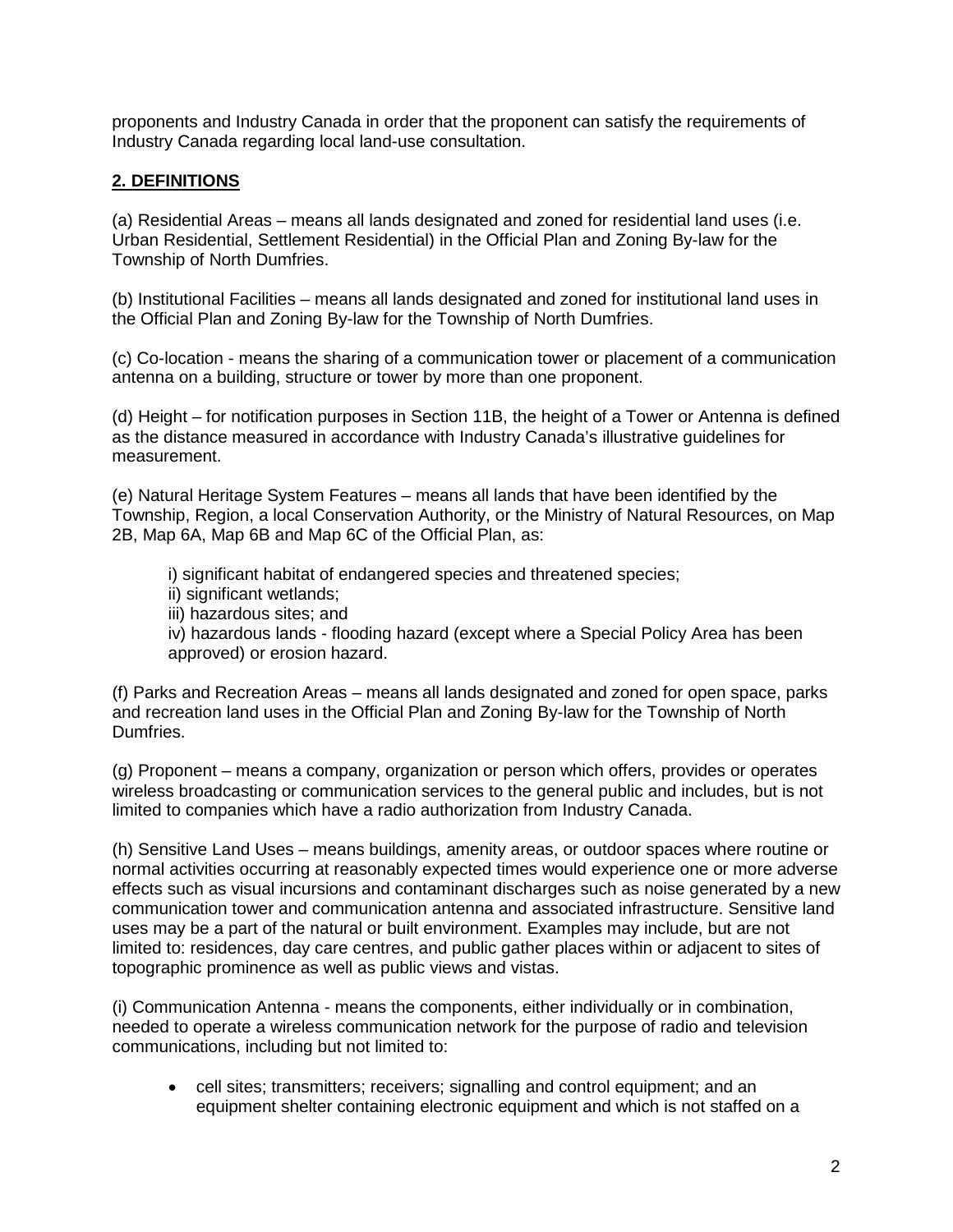permanent basis and only requires periodic maintenance but does not include a communication tower.

(j) Communication Tower - means all types of towers including but not limited to:

• a monopole; tripole; lattice tower; guyed tower; self-support tower; pole; mast; or other structure, which are used to support one or more communication antennae for the purpose of radio and television communications and which may be located at ground level or on the roof of a building and may include an equipment shelter containing electronic equipment and which is not staffed on a permanent basis and only requires periodic maintenance.

(k) Tower Lease Area Boundary – means the extent of the land leased by the proponent for a proposed communication tower and communication antenna, but does not include the land required solely to access the site, such as an access aisle way or right-of-way.

(l) Subject Property - means the entire municipally assessed property for which the proponent of a communication tower and communication antenna is attempting to secure permission to erect the said structure and includes the land leased by the proponent for a proposed communication tower as well as the land required solely to access the site, such as an access aisle way or right-of-way.

(m) Business Case – means a form of advice, in the form of a report, substantiating an argument for the new communication tower and communication antenna proposal. It is an essential and useful tool for substantiating the viability of initiatives and the justification for the proposed project. The business case shall set out the following:

- The problem or situation addressed by the proposal;
- The features and scope of the proposed project;
- The options considered and the rationale for choosing the solution proposed;
- The proposal's conformity with existing policies, protocol, etc;
- The implementation plan:
- The expected costs over the life of the project;
- The anticipated outcomes, benefits and revenues; and
- The expected risks associated with the proposal's implementation.

(n) Public Agency or Authority – means

- (i) the Government of Canada, the Government of Ontario or any municipal corporation;
- (ii) any ministry, department, commission, corporation, authority, board or other agency established from time to time by the Government of Canada, the Government of Ontario or any municipal corporation;
- (iii) any public utility;
- (iv) any railway company authorized under The Railway Act, as amended from time to time, or any successors thereto; or
- (v) any school board, public utility commission, transportation commission, public library board, board of parks management, board of health, police services board, planning board or other board or commission or committee of local authority established or exercising any power or authority under any general or special Statute of Ontario with respect to any of the affairs or purposes of a municipality or any portion thereof,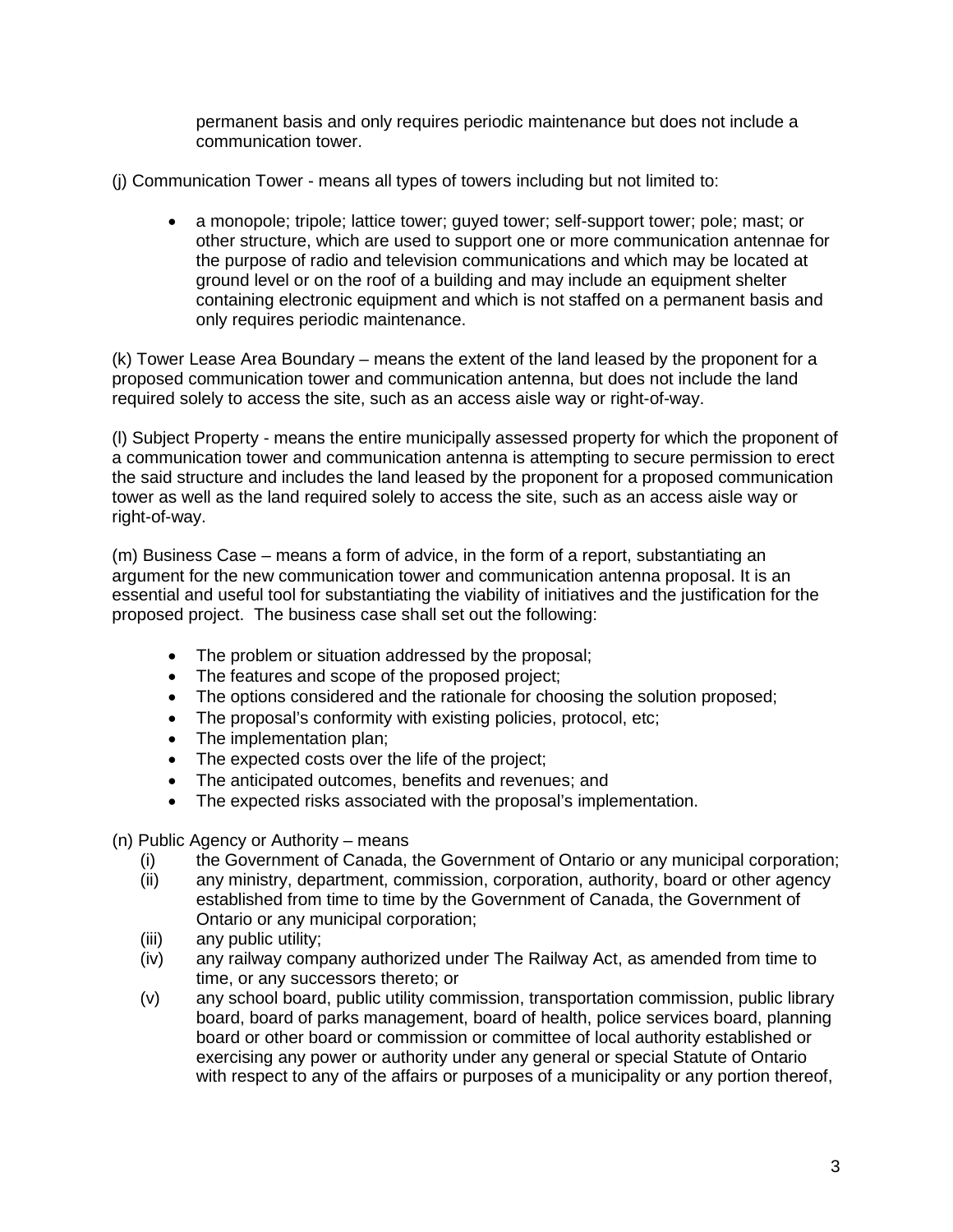and includes any board, commission or committee or local authority established by By-Law of the Municipality.

# **3. PRELIMINARY CONSULTATION**

(a) A preliminary consultation meeting between the proponent and the Township Planning and Township Building Department staff is required for all communication tower and communication antenna site proposals not exempted under this Protocol, before a Communication Tower Application and/or Building Permit application is submitted. The Township agrees to keep the details of the pre-consultation confidential pursuant to section 11 of the Municipal Freedom of Information and Protection of Privacy Act, R.S.O. 1990, c. M.56, until such time as a formal application has been made in order to ensure the process does not affect the proponent's ability to finalize a lease/license agreement. The purpose of this meeting is to:

• determine if a without prejudice Building Permit application, as described in section 10, is required; and if applicable, explore preferred site locations and siting, design & co-location considerations in accordance with this protocol.

For communication tower and communication antenna site proposals exempted from consultation under this Protocol, the proponents are requested to provide information to the Township on: the nature and the location of the proposal/installation within a reasonable period of time, being 120 days, following the completion of such installation, for the Township's records.

(b) This meeting may involve staff from other Township Departments. It will identify issues of concern and concurrence and identify requirements for public consultation; will guide the content of the application submission; and will identify the need for any other applications or approvals.

(c) At the preliminary consultation meeting, Township staff will provide the proponent with an information package that includes:

- (i) This protocol, which outlines the approval process, requirements for public consultation and guidelines regarding site selection, co-location, siting, design and landscaping;
- (ii) Communication Tower Application, including submission requirements included in Section 6; and
- (iii) List of Township departments and agencies to be consulted.

(d) To expedite the review of the application, the proponent will review this information package before the submission is made so that the interests of the Township and agencies are taken into account. The proponent is encouraged to consult with affected departments and agencies before submitting the application.

# **4. PREFERRED LOCATION GUIDELINES**

In general, the Township prefers that the following options be considered (in order) when a communication tower and communication antenna site proposal is submitted to the Township in pursuit of a statement letter of concurrence: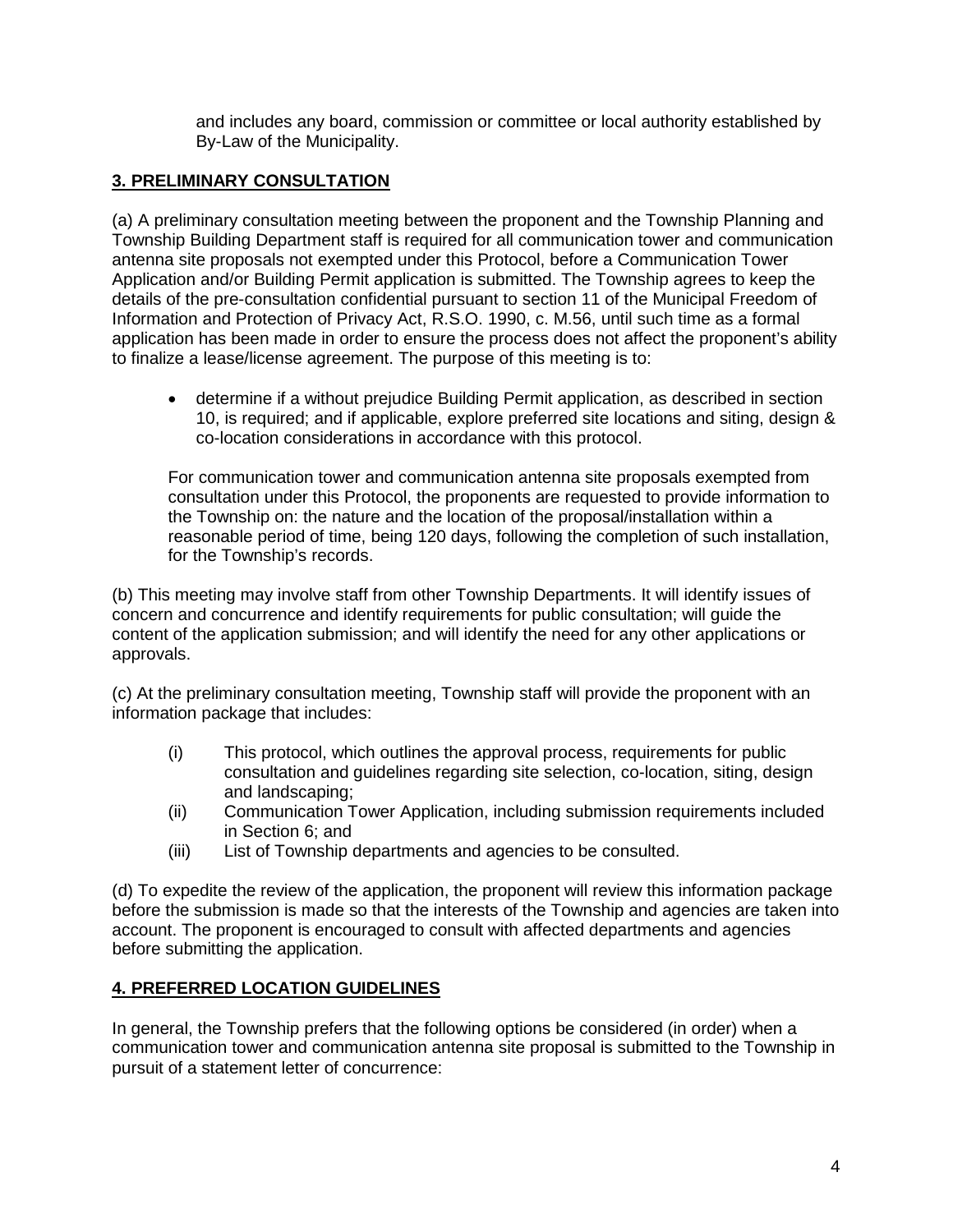- I. Co-location on an existing facility (tower, building or structure), unless the existing facility is to be located in a Residential Area, or within three times the tower height (measured from the base of the tower) from a Residential Area, in which case a new single user tower located an appropriate distance away from the Residential Area is preferred.
- II. New Locations on an existing facility.
- III. Siting a new tower in an industrial area (Employment Area) that is 120 metres away from Residential Areas, Natural Heritage System Features, and other sensitive land uses.
- IV. Locating a new communication tower and communication antenna site in or on Institutional Facilities, Parks and Recreation Areas as well as facilities, buildings, lands, properties and/or structures of a Public Agency or Authority, which is supported by a satisfactory business case, that is 120 metres away from Residential Areas, Natural Heritage System Features, and other sensitive land uses. Where the Township owns lands within the Proponent's search area that is suitable for the proposed communication tower and meets the Proponent's technical requirements, the Township prefers to be the landlord of first choice, and the Township agrees that any such sites will be according to the usual commercial terms and will not be unduly delayed.
- V. Monopoles with Co-location capability located on lands at least 120 metres away from Residential Areas.
- VI. Disguised Installations within 120 metres of Residential Areas, Natural Heritage System Features and sensitive land uses where deemed appropriate.

Further details on the above are provided in the sections below.

### **A. General Location Preferences**

- (a) The proponent will select a location in order to minimize the total number of communication tower and communication antenna sites required in the Township as a whole.
- (b) The proponent will be encouraged to use existing communication tower and communication antenna sites, where appropriate.
- (c) It is preferred that new communication tower and communication antenna sites be located outside of Residential Areas, Natural Heritage System Features and other sensitive land uses, preferably in areas designated and zoned to permit employment, industrial, commercial, rural land uses or on facilities, buildings, lands, properties and/or structures of a Public Agency or Authority.
- (d) New communication tower and communication antenna sites will be strongly discouraged within or within 120 metres of Residential Areas, Natural Heritage System Features and other sensitive land uses as well as on listed and/or designated heritage buildings and sites.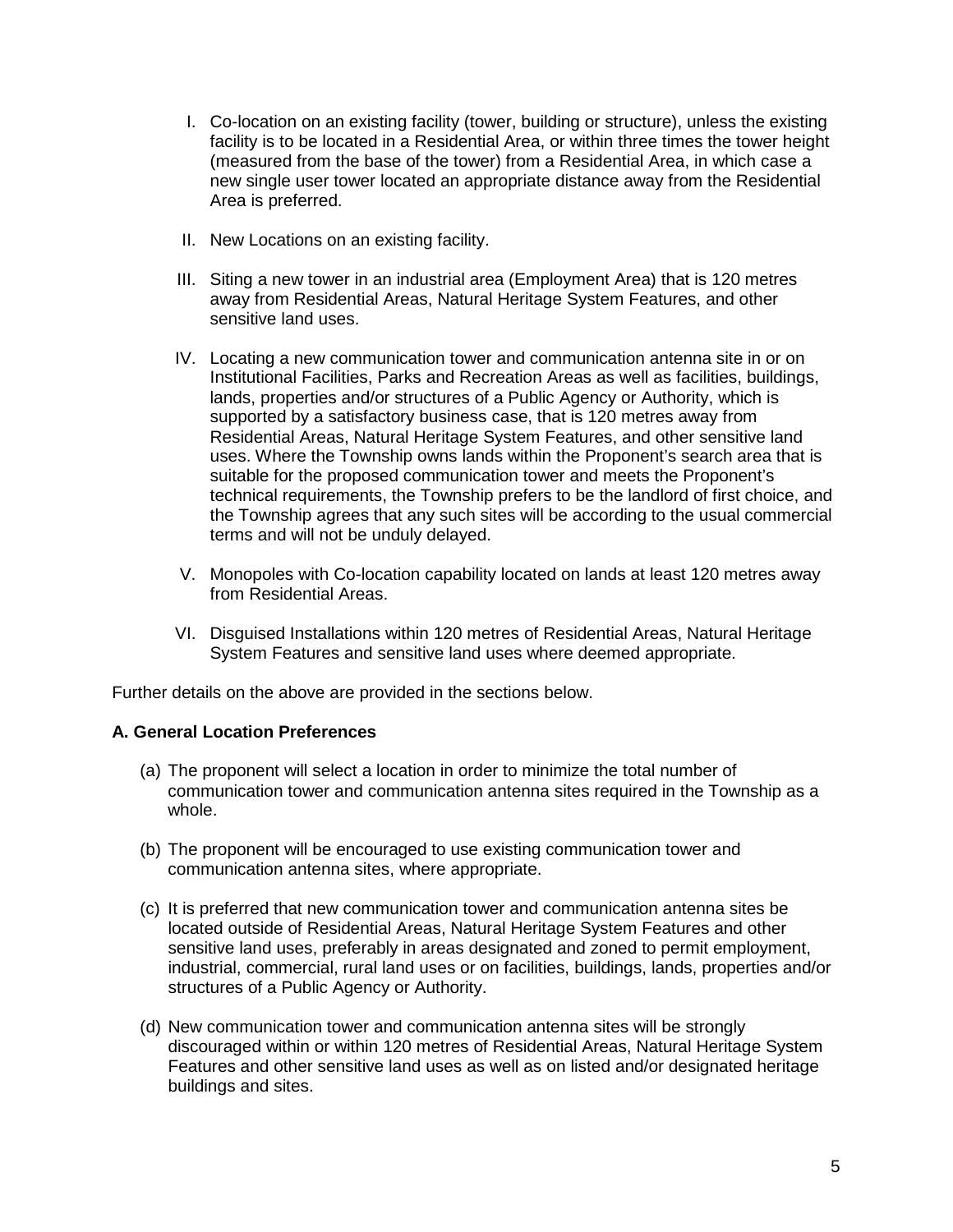- (e) When selecting a site for a new communication tower and communication antenna site, the following will be considered:
	- (i) maximizing distance from Residential Areas;
	- (ii) maximizing distance from Natural Heritage System Features;
	- (iii) maximizing distance from listed heritage buildings and sites;
	- (iv) avoiding sites of topographical prominence, where possible;
	- (v) avoiding sites that would obscure public views and vistas of important natural or human-made features;
	- (vi) ensuring compatibility with adjacent uses; and
	- (vii) access.

### **B. Co-Location**

- (a) The Township expects proponents to share communication tower and communication antenna sites (co-locate), where possible, unless the existing facility is to be located in a Residential Area, or within three times the tower height (measured from the base of the tower) from a Residential Area, in which case a new single user tower located an appropriate distance away from the Residential Area is preferred and co-location is not required, in order to minimize the impact on the Township's urban and rural environments.
- (b) Proponents will comply with Industry Canada's requirements with respect to co-location so as to minimize the total number of communication tower and communication antenna sites in the Township as a whole.
- (c) Proponents for a new communication tower and communication antenna site will be required to submit a Site Selection / Justification Report, prepared by a certified engineer or land use planner. The report should identify all communication tower and communication antenna sites within a radius of 1500 metres of the proposed location. It should also include details with respect to the coverage and capacity of the existing communication tower and communication antenna sites in the surrounding area and provide detailed documentary evidence as to why collocation of an existing communication tower and communication antenna site is not a viable alternative to a new communication tower and communication antenna site. The report should also document the site selection process followed by the proponent for selecting this site in accordance with this protocol. In recognition of the sensitive nature of such information, Township staff will, subject to the requirements of this protocol in respect of public notice and public consultation and the Municipal Freedom of Information and Protection of Privacy Act, maintain confidentiality of information where requested by the proponent.
- (d) Any exclusivity agreement which limits access to a communication tower and communication antenna site by other proponents is unacceptable. A signed undertaking is to be submitted to the Township stating that the proponents will comply with Industry Canada's requirements with respect to co-location.

# **C. Site Preferences**

Further to the General Location Preferences and Co-location subsections noted above, it is the Township's preference that: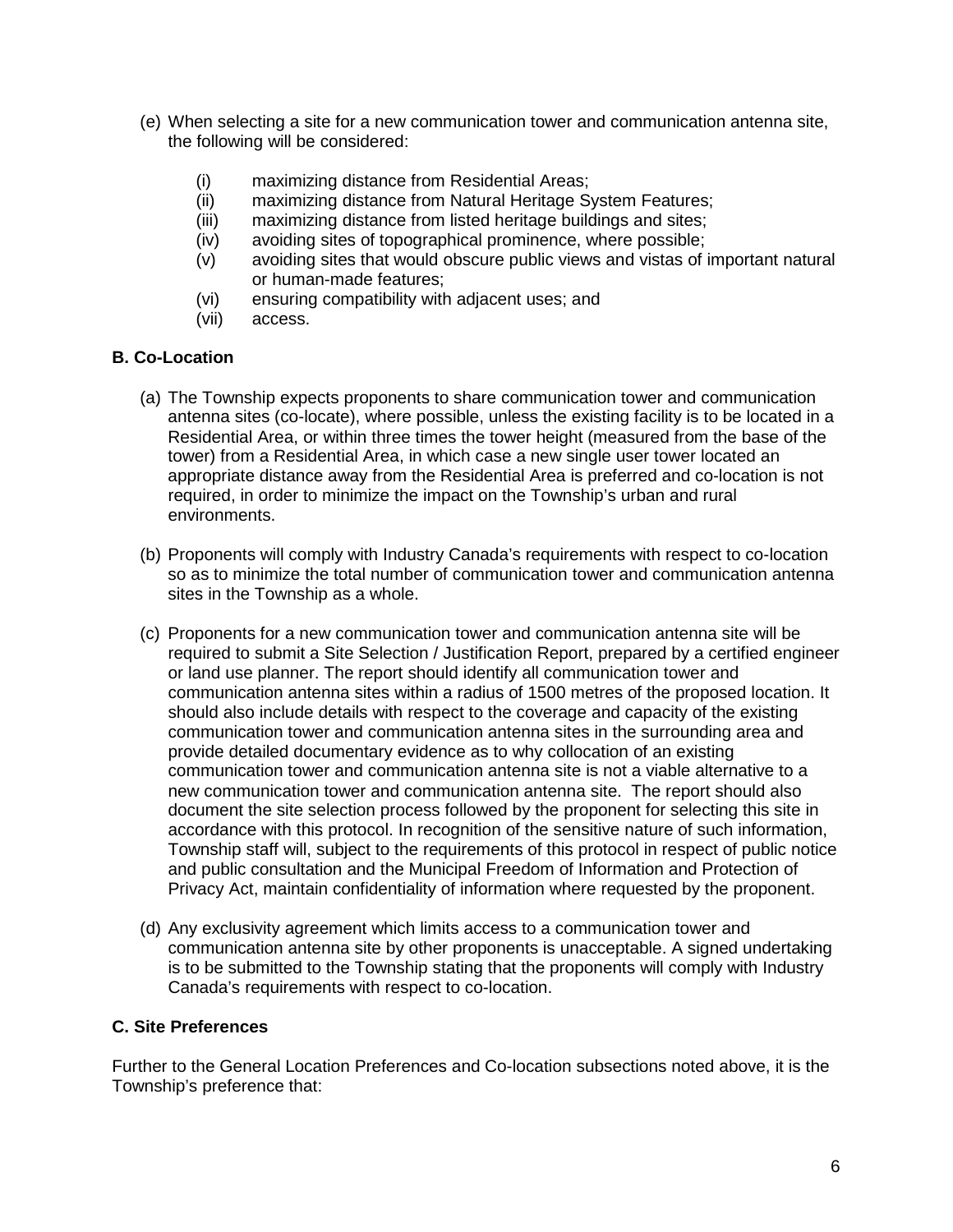- (a) A new communication antenna mounted on a building or structure such as an existing communication tower, hydro transmission tower, utility pole or water tower, is to be explored by the proponent before any proposal is made for the construction and development of a new communication tower and communication antenna site.
- (b) The construction and development of a new communication tower and communication antenna site in locations 120 metres or greater outside of a Residential Area is generally encouraged. The construction and development of a new communication tower and communication antenna site in locations within 120 metres or less of a Residential Area, Natural Heritage System Features, and other sensitive land uses is generally discouraged and will be accepted only when all other options to accommodate the new communication antenna on existing buildings, facilities, structures and towers are not viable. The construction and development of a new communication tower and communication antenna site within 120 metres of a Residential Area, Natural Heritage System Features, and other sensitive land uses shall be restricted to a disguised, monopole installation where possible and, where appropriate and practical, should be designed with future co-location capacity.
- (c) Where co-location is not possible, the construction and development of a new communication tower and communication antenna site will be designed to minimize visual impact and to avoid disturbance to Natural Heritage System features and areas of topographic prominence.
- (d) The construction and development of a new communication tower and communication antenna site will have due regard for the height restrictions in vicinity of any airport and airfield as may be required by Transport Canada and Nav Canada. The proponent of a new communication tower and communication antenna site will provide detailed documentary evidence to this effect to the Township as part of the submission of their Communication Tower Application.

# **D. Design and Landscaping**

Further to the General Location Preferences, Co-location and Site Preferences subsections noted above, it is the Township's preference that:

- (a) Architectural principles will be incorporated into the design and landscaping of a new communication tower and communication antenna site to ensure the compatibility of the site with the surrounding buildings and area, where possible.
- (b) Disguised, monopole installation will be used where a new communication tower and communication antenna site must be located within 120 metres of a Residential Area, Natural Heritage System Features, and other sensitive land uses, where possible.
- (c) New communication tower and communication antenna sites will be setback an appropriate distance from all property lines and public road allowances such that line of sight is not obstructed and functionality of the public road is not adversely affected, whenever possible.
- (d) One parking space will be provided at each new communication tower and communication antenna site with access from a public right-of-way at a location acceptable to the Township. Where parking is provided for another use on the site and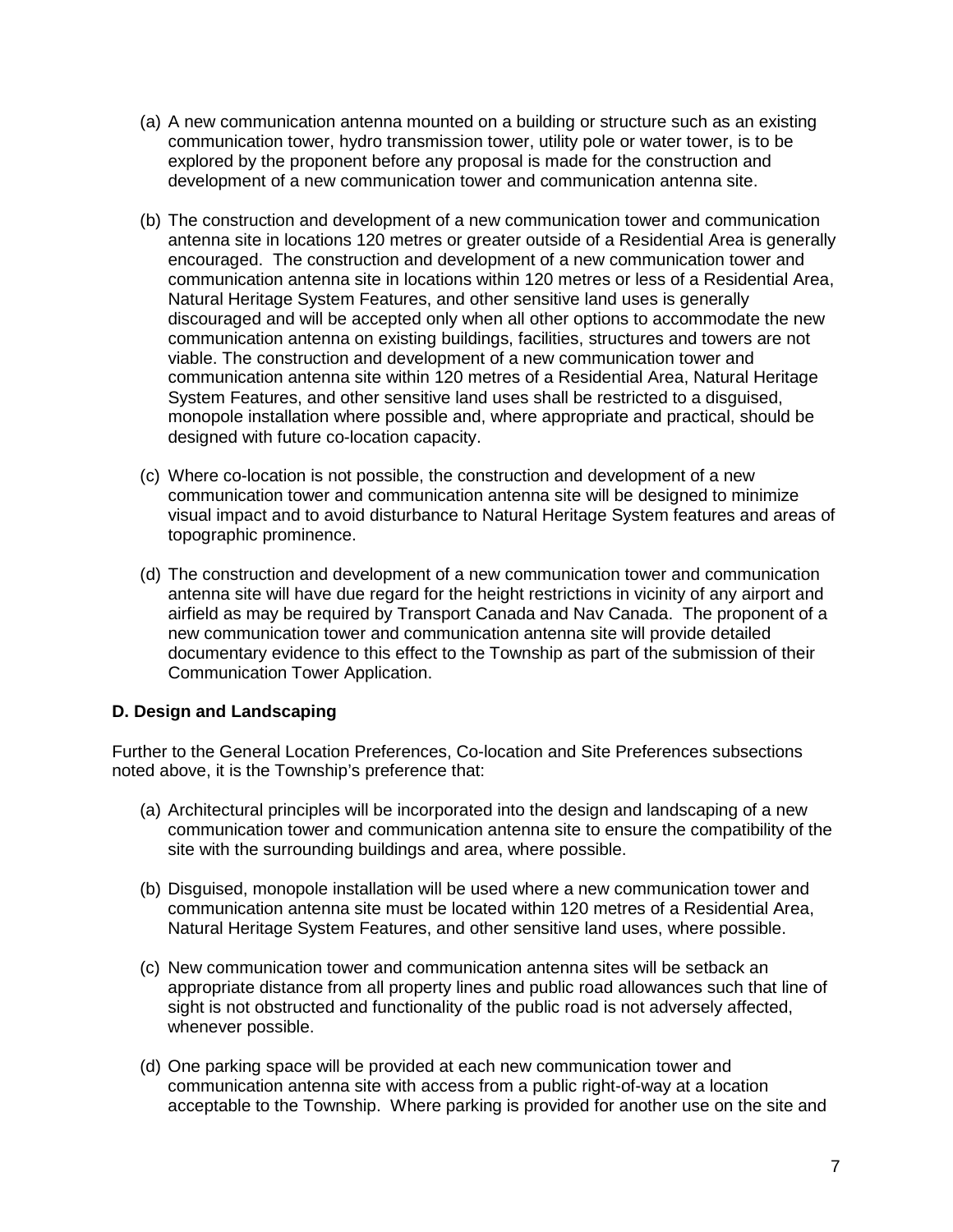this parking is within 90 metres of the communication tower and communication antenna site, the parking space for the site is not required (parking spaces need not be exclusively devoted to communication tower and communication antenna site usage). This policy may be waived when the site is located on land owned by the Township or its agencies, boards and/or commissions.

- (e) All reasonable efforts will be made to decrease the size and visibility of all communication towers and communication antennas so that they will blend in with the surroundings. To ameliorate the scale and visual impact of communication tower and communication antenna sites, mitigation measures should include consideration of: design features, structure type, design, colour, materials, landscaping, screening and decorative fencing. In general and where possible, communication towers, communication antennas, associated equipment and infrastructure shall have a nonreflective surface and be of a neutral colour (e.g. light grey) which is compatible with the sky and the surroundings. Where appropriate, a communication tower and communication antenna site will be designed to resemble features commonly found in the surrounding urban and rural areas, such as a flagpole, clock tower, silo or streetlight. For installations within 120 metres of a Residential Area, Natural Heritage System Features, and other sensitive land uses, an unobtrusive design, such as a monopole or stealth design, should be considered.
- (f) Lighting of communication towers and communication antennas is prohibited unless required by Nav Canada. Lighting of a communication tower and communication antenna site is prohibited at grade unless for the health and safety of the Proponent's employees and contractors. In this regard, lighting of the site at grade shall adversely affect surrounding land uses. Details to this effect should be provided by the proponent at the time of submission of the Communication Tower Application.
- (g) Communication towers will accommodate only communication antennas. Only identification or information signs or other material directly related to the identification or safe operation of this equipment will be permitted on the tower. A small plaque must be placed at the base of the structure, (or at the main entrance to the site where the site is not accessible under normal circumstances), identifying the owner/operator of the structure and a contact telephone number. No third party advertising, or advertising or promotion of the proponent or the proponent's services shall be permitted. Notwithstanding the foregoing, signage shall be permitted where such signage is incorporated into the design of a stealth design communication tower structure, provided such signage complies with the Township Sign By-law. The Township agrees that any applications required under the Sign By-law in connection with such a communication tower structure will be processed expeditiously, and that such application by the proponent relates solely to the proposed signage and does not constitute acquiescence by the proponent to provincial jurisdiction with respect to any part of the federal undertaking.
- (h) Where equipment shelters are on roofs of buildings, they shall be encouraged to maintain a setback of a minimum of 3.0 metres to the roof edge and to a maximum height of 4.0 metres, where possible.
- (i) Where a new communication tower and communication antenna site is proposed to be located on a roof of building, the proponent is encouraged to be a minimize height from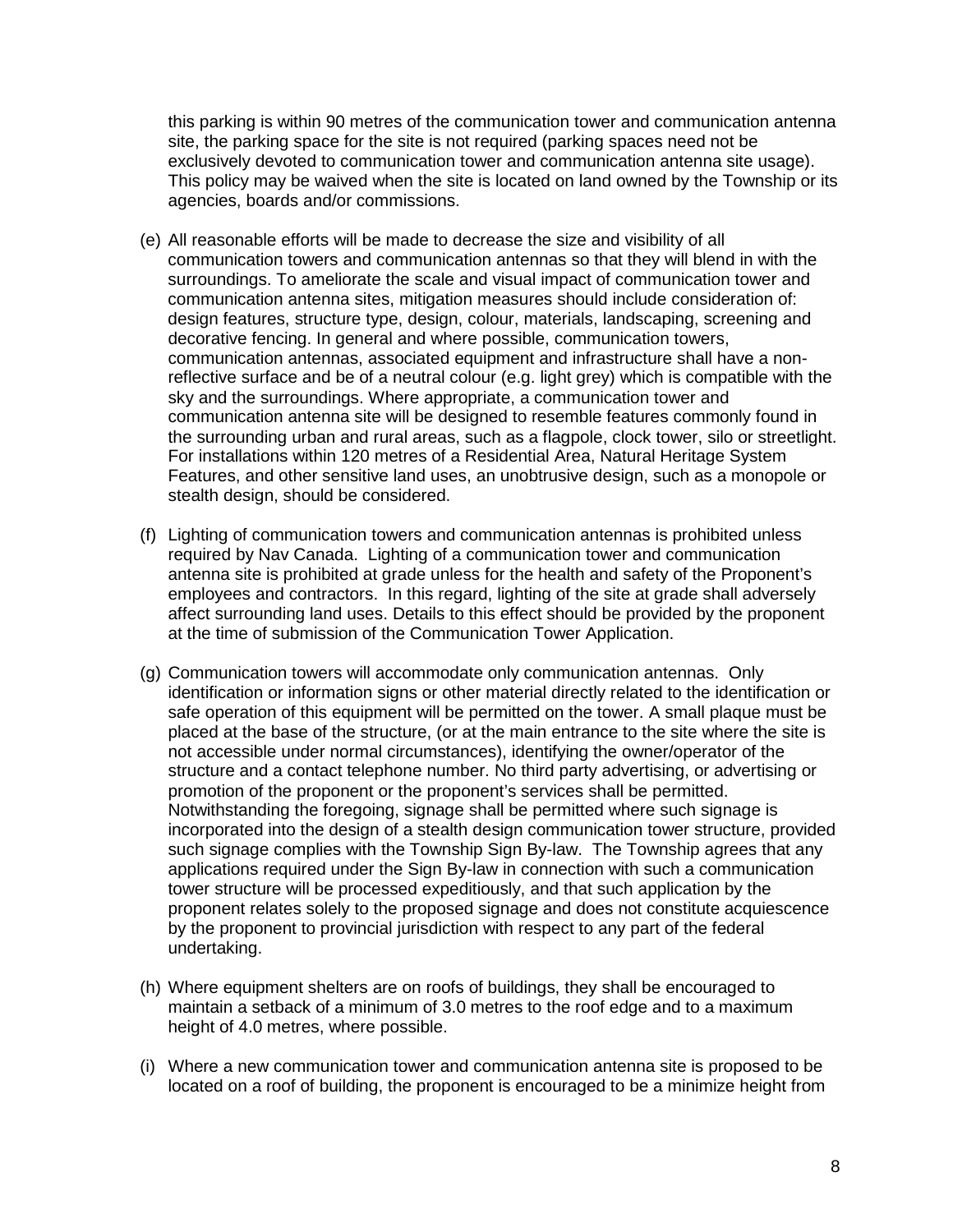roof level and maximize the set-back from the roof edge to ensure the compatibility of the site with the surrounding buildings and area, where possible.

### **5. APPLICATION SUBMISSION**

(a) Once a location has been selected for a communication tower site, the proponent will complete a Communication Tower Application Review Form and submit a fee for each site.

(b) Upon receipt of a complete application, the Township will begin its review of the proposal.

(c) The application will be circulated to affected Township Departments, agencies and abutting municipalities within a 120 metre radius of the subject property as well as a radius of the leased area boundaries that is equal to or greater than three (3) times of the proposed communication tower of the proposed installation measured from the base for review and comment.

# **6. APPLICATION SUBMISSION REQUIREMENTS**

(a) All proposals for communication tower and communication antenna sites that are not exempt from this protocol will be supported by the following information:

- (i) Site Selection / Justification Report, as outlined in Section 4B(c) of this protocol;
- (ii) colour photograph(s) with proposed communication tower superimposed;
- (iii) Site Plan showing the proposed leased area;
- (iv) map showing the horizontal distance between the proposed leased area boundary and the nearest property zoned for low density residential uses; and
- (v) for Communication tower and communication antenna sites requiring public consultation, a map showing all municipally assessed properties within a 120 metre radius of the subject property that is located in a designated settlement area and within a 240 metres radius of the subject property that is located in a designated rural area as well as a radius of the leased area boundaries that is equal to or greater than three (3) times of the proposed communication tower and a mailing list of all affected property owners s provided from the Township's current tax roll.

# **7. APPLICATION FEES**

(a) The proponent must pay an administrative application fee to the Township.

(b) Other fees may apply if other matters (e.g. entrance permits, curb cuts, tree removal, application/development specific recoverable charges, etc.) from other Township departments and agencies are required.

### **8. LETTER OF UNDERTAKING**

(a) The proponent shall be required, if requested by the Township, to sign a Letter of Undertaking, which shall include the following requirements:

(i) Site Drawings

a) The plans and specifications that show the location of the communication tower and communication antenna site, related equipment cabinets and or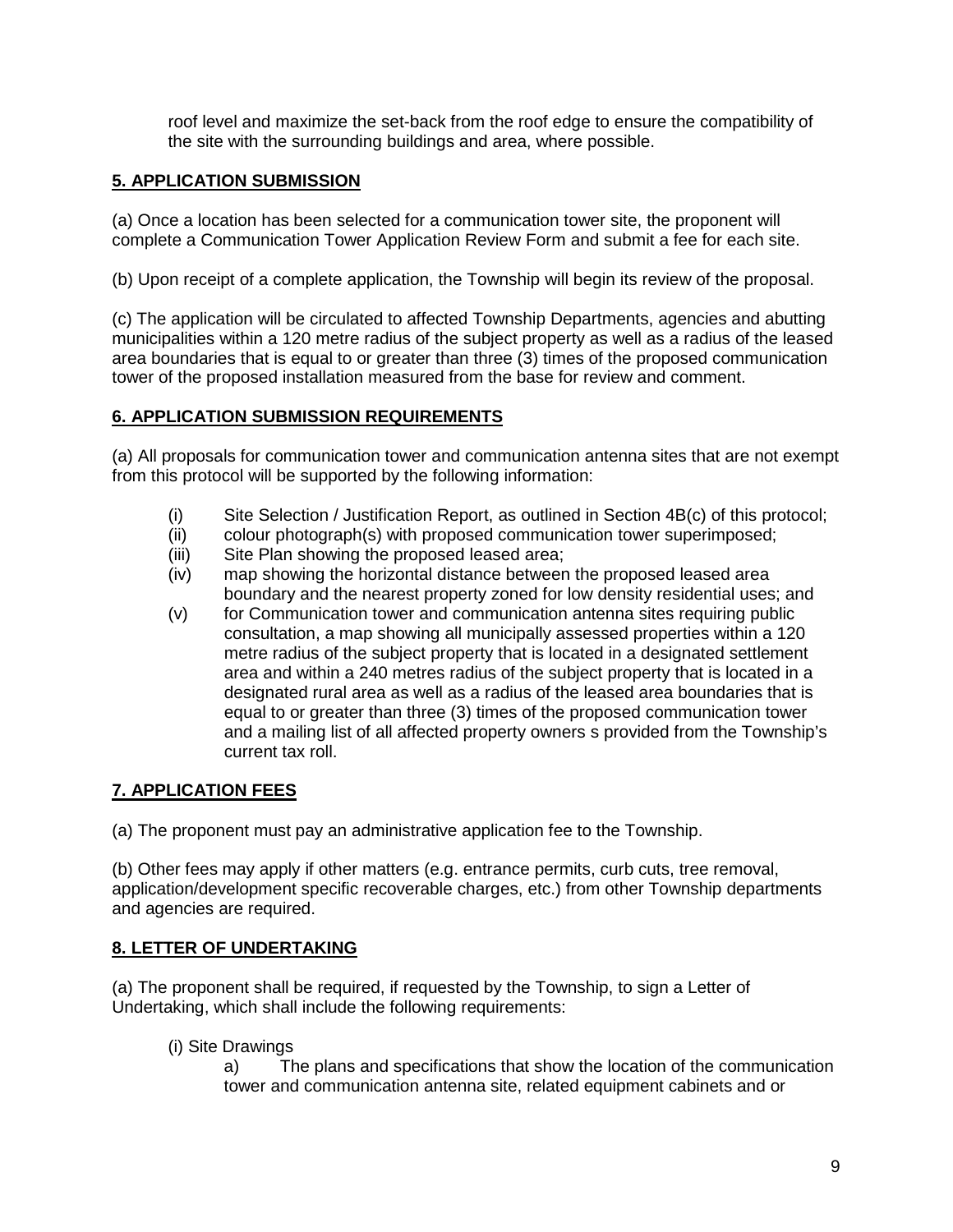equipment shelter, compound fence, access driveway and landscaping, which proponent proposes to erect on the Lands.

b) The proponent shall undertake that no buildings or structures other than those accessory to the communication tower and communication antenna sites be erected on the subject property.

c) Notwithstanding Clause b) above, a Letter of Undertaking will not restrict the number, type or configuration of antennas on/at the communication tower and communication antenna site, nor does it restrict future changes and/or additions to the site structures/buildings or Site Plan including the construction of additional related buildings whose sole use is to house electronic equipment related to the communication tower and communication antenna site, provided that proponent first complies with Industry Canada's requirements for a Local Land-use Authority Consultation Process set out in the CPC or its successors, nor shall it prevent any facility painting or lighting required by the Government of Canada now or in the future.

(ii) Construction Supervision

a.) The proponent acknowledges that the approval of the Site Drawings does not require issuance of a building permit by the Township's Chief Building Official for the communication tower and communication antenna site, related equipment cabinets and or equipment shelter.

b.) The proponent acknowledges that the Township will not inspect the communication tower and communication antenna site and agrees that the Township will not have any liability to proponent arising out of the construction or maintenance of the communication tower and communication antenna site, related equipment cabinets and or equipment shelter facility.

(iii) Conditions

a.) Subject to the Site Plans paragraph 8 (a)(i) above, the proponent will take steps to satisfy the conditions such as the posting of a security for the construction of any proposed fencing, screening and landscaping.

### **9. EXEMPTIONS TO COMMUNICATION TOWER APPLICATION REVIEW**

Communication towers and communication antennas, which are exempted from the requirement to consult with the Township under the provision of Industry Canada's CPC-2-0-03 ("Radiocommunication and Broadcasting Antenna Systems", June 2007 (Effective January 1, 2008) will be exempt from a Communication Tower Review Application. To this end, for the following types of installations, proponents are excluded from the requirement for a Communication Tower Application Review:

- maintenance of existing radio apparatus including the antenna system, transmission line, mast, tower or other antenna-supporting structure;
- addition or modification of an antenna system (including improving the structural integrity of its integral mast to facilitate sharing), the transmission line, antennasupporting structure or other radio apparatus to existing infrastructure, a building, water tower, etc. provided the addition or modification does not result in an overall height increase above the existing structure of 25% of the original structure's height;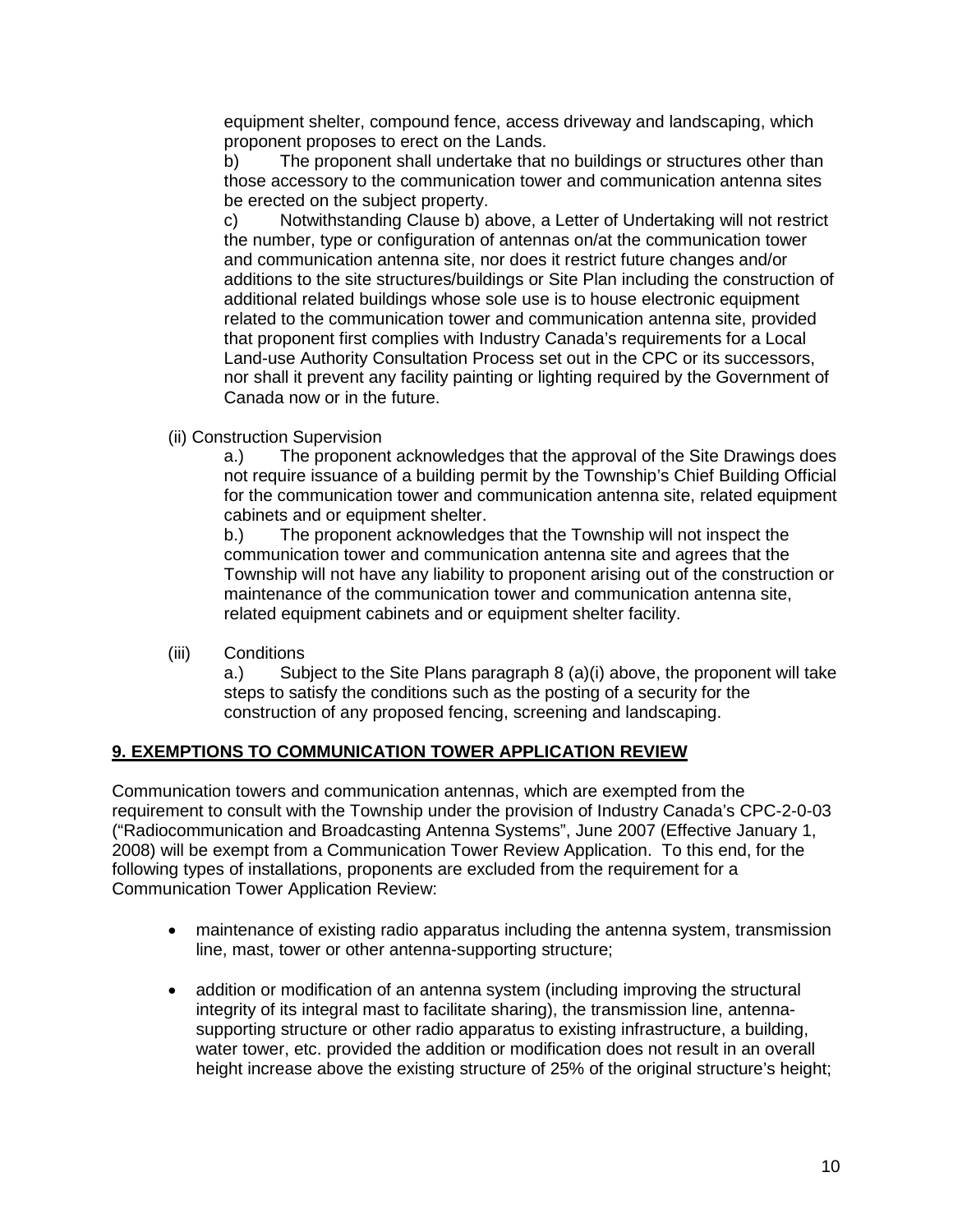- maintenance of an antenna system's painting or lighting in order to comply with Transport Canada's requirements;
- installation, for a limited duration (typically not more than 3 months), of an antenna system that is used for a special event, or one that is used to support local, provincial, territorial or national emergency operations during the emergency, and is removed within 3 months after the emergency or special event;
- new antenna systems, including masts, towers or other antenna-supporting structure, with a height of less than 15 metres above ground level;

# **10. BUILDING PERMITS**

The application of the Ontario Building Code is not aimed at regulating broadcasting or communications or an integral part thereto. The objective is to ensure the structural integrity of ordinary buildings or property and account for the impact of the antenna and/or tower on the building.

(a) A building permit is required:

(i) Where a communication tower and communication antenna site is proposed on a structure previously subjected to the Ontario Building Code, a "without prejudice" building permit shall be required. The permit application is to be limited to the material effect on the pre-existing support structure, which is agreed shall be limited to loading characteristics.

(b) A building permit is not required for a ground mounted communication tower and communication antenna, which fall under federal jurisdiction.

### **11. PUBLIC CONSULATION**

### **A. Exemptions to Public Consultation**

Public consultation under Section 11B is not required for the following:

- all proposals exempt from the Township's Communication Tower Application Review included in Section 9.
- all tower and antennae infrastructure solely and specifically associated with any federal, provincial and municipal emergency service providers.

### **B. Procedure for Public Consultation**

(a) For proposals that do not meet the exemption criteria in Section 11A, the proponent will be responsible for organizing and chairing the community information session in a community centre in close proximity to the local area, with all costs to be borne by the proponent, as well as be responsible for presenting the merits of the communication tower and antenna facility proposal at a formal Public Meeting before the Council of the Township of North Dumfries.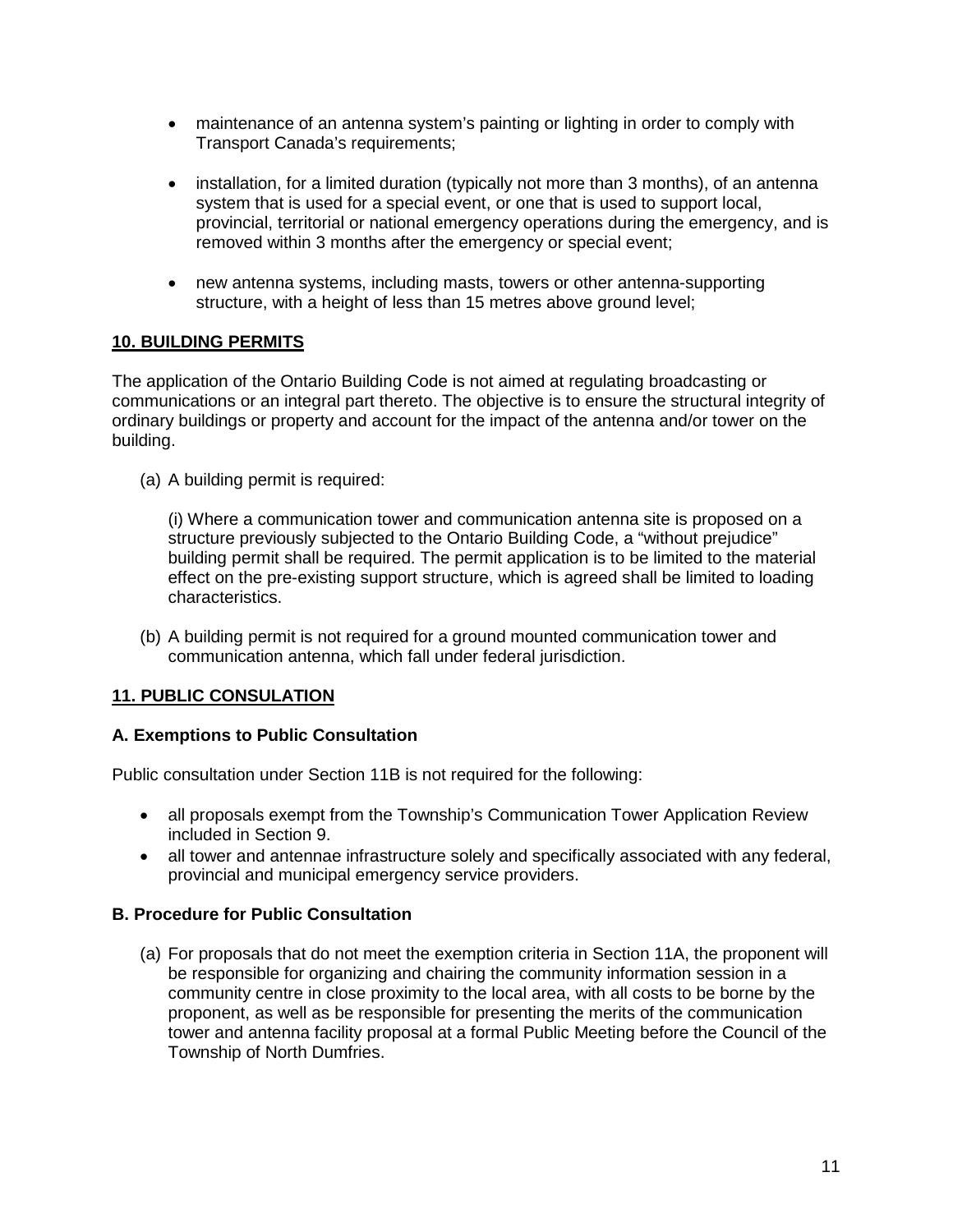- (b) The proponent, in consultation with the Planning Department of the Township of North Dumfries, will schedule the appropriate dates, times and locations for the community information session and Public Meeting.
- (c) Mail Notice of a proposed communication tower and communication antenna site is to be provided to all municipally assessed property owners s located within a 120 metre radius of the subject property that is located in a designated settlement area and within a 240 metres radius of the subject property that is located in a designated rural area as well as a radius of the leased area boundaries that is equal to or greater than three (3) times of the proposed communication tower and communication antenna measured from its base, with such Notice to be prepared and sent by the Township Clerk's Office as pre paid first-class mail, with all costs to be borne by the proponent.
- (d) Newspaper Notice of a proposed communication tower and communication antenna site, where the proposed facility is more than 30 metres or more in height, must be synchronized with the distribution of the public notification package as stated in subsection (c) with all costs to be borne by the proponent. It must be legible and placed in the public notice section of the local newspaper with appropriate circulation in the area surrounding the subject property. The notice must include: a description of the proposed installation; its location and street address; proponent contact information and mailing address; and an invitation to provide public comments to the proponent within 30 days of the notice as well as an invitation to attend a community information session and public meeting as stated in subsection (a). In areas without a local newspaper, other effective means of public notification must be implemented. The proponent may contact the Planning Department of the Township of North Dumfries for guidance.
- (e) Notification will be sent to both property owners within the notification area.
- (f) The proponent will give notice to these property owners, all members of Council, the Director of Planning or his/her delegate and Industry Canada as well as Nav Canada and the Region of Waterloo if the project is within 5000 metres of an airport or airfield. This notice will be sent by regular mail, a minimum of 30 days before the community information session and public meeting, respectively. The proponent will provide written confirmation to the Township in this regard.
- (g) The mail notice will be sent and the newspaper notice, pursuant to subsection (d), will be posted a minimum of 30 days before the community information session and the public meeting, respectively. The proponent will provide written confirmation to the Township confirming that notice has been given as required under Section 11.

The mail and newspaper notices will include:

- (i) the date, time and location of the community information session and public meeting;
- (ii) information on the location, height, type, design and colour of the proposed structure, including a 8½" x 11" size site plan in the mail notice only;
- (iii) the rationale for the selection of the designated site;
- (iv) an agenda;
- (v) the name and telephone number of a contact person for the proponent. Note: The Township Clerk will give notice;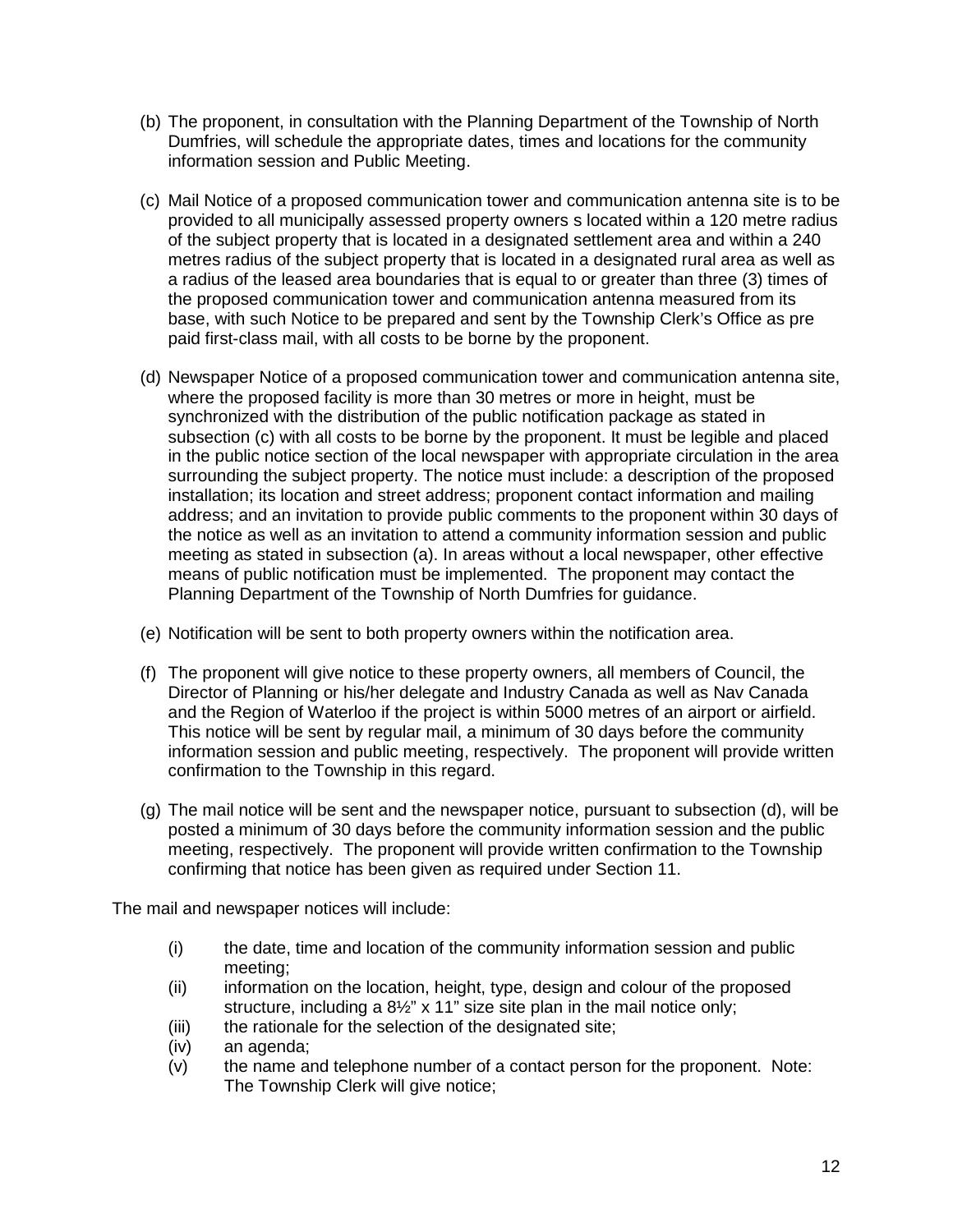- (vi) the newspaper notice, pursuant to subsection (d), is to consist of a typical advertising page layout with ad size not need to be greater than a quarter of a page; and
- (vii) all costs to be borne by the proponent.

(i) The notice shall be posted on the subject property in a manner that is clearly visible and legible from a public highway or other place to which the public has access, at every separately assessed property within the subject property or, if posting on the subject property is impractical, at a nearby location chosen by the Clerk of the Township of North Dumfries or the Director of Planning.

(j) The proponent will also make available at the community information session and public meeting an appropriate visual display, including at a minimum, a display-size (24"x36") colour photograph of the subject property with a superimposed image of the proposed communication tower and communication antenna site.

(k) To clarify the application process and jurisdictional matters, Industry Canada will be requested to attend open community information sessions and public meetings for complex or sensitive applications.

(l) The proponent will provide the Township with a record containing the following:

(i) List of attendees/parties, including names, addresses and phone numbers; (ii) Written confirmation indicating the topics discussed and concerns and issues raised, resolutions and any outstanding issues;

(iii) Copies of letters or other communications received from the public; and (iv) An acknowledgement letter will be sent to the parties within 14 days indicating receipt any questions or concerns about the proposed communication tower and communication antenna site and a follow-up letter of response to the parties outlining how the concerns and issues raised at the community information session, public meeting and in any letters will be addressed within 60 days of the public meeting, or alternatively, clearly setting out the reasons why such concerns cannot be addressed.

### **12. RESOLVING CONCERNS**

Proponents are to address all reasonable and relevant concerns, make all reasonable efforts to resolve them in a mutually acceptable manner and must keep a record of all associated communications. If the public, the Township or agency raises a question, comment or concern relating to the communication tower and antenna system as a result of the public notification process, then the proponent is required to:

- 1. respond to the party in writing within 14 days acknowledging receipt of the question, comment or concern and keep a record of the communication;
- 2. address in writing all reasonable and relevant concerns within 60 days of receipt or explain why the question, comment or concern is not, in the view of the proponent, reasonable or relevant; and
- 3. in the written communication referred to in the preceding point, clearly indicate that the party has 21 days from the date of the correspondence to reply to the proponent's response. The proponent must provide a copy of all public reply comments to the Township of North Dumfries and the local Industry Canada office.